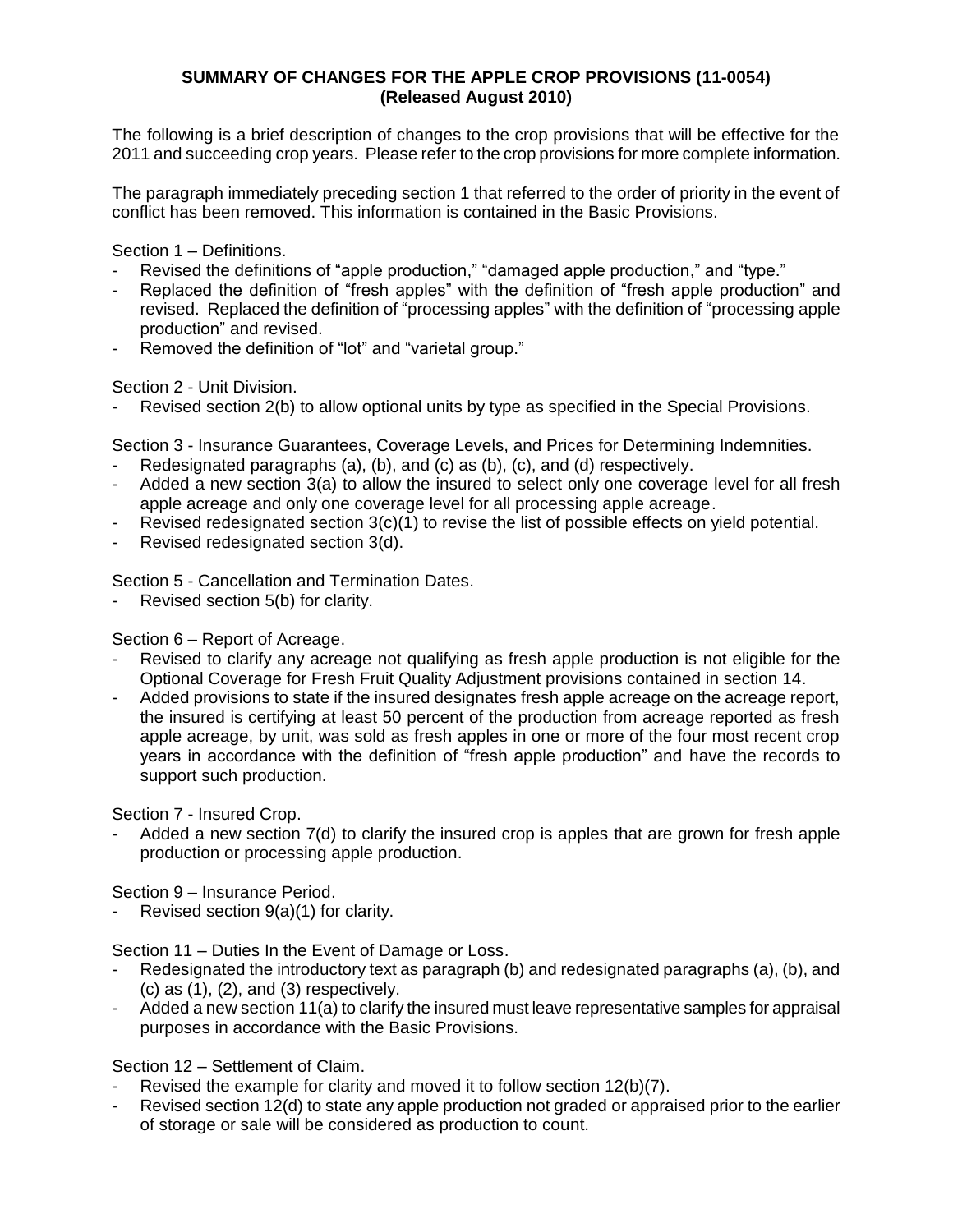Section 14 – Optional Coverage for Fresh Fruit Quality Adjustment.

- Revised to section 14(a) specify insureds who select this option cannot receive less than the indemnity due under section 12.
- Revised section 14(b)(4) to clarify that production to count this option will include all appraised and harvested production from all of the fresh apple acreage in the unit.
- Revised section 14(b)(5) for clarity.
- Added a new section 14(c) to state if any production is not graded or appraised prior to the earlier of storage or sale will be considered as production to count.
- Added a new section 14(d) to state any adjustments that reduce the insureds' production to count under this option will not be applied when determining production to count for actual production history purposes.
- Revised the Optional Coverage for Fresh Fruit Quality Adjustment Example for clarity.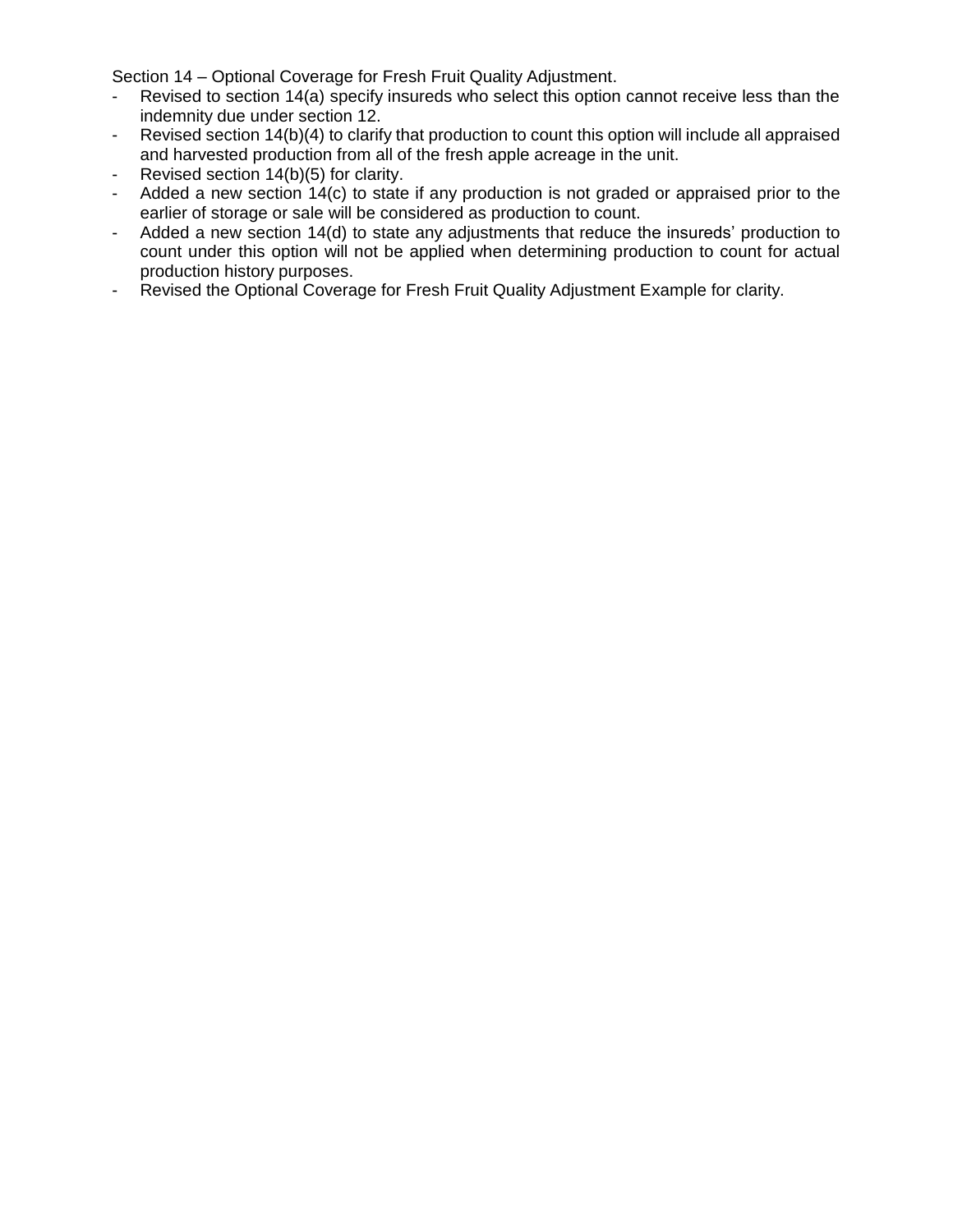#### **(Released August 2010) UNITED STATES DEPARTMENT OF AGRICULTURE Federal Crop Insurance Corporation APPLE CROP INSURANCE PROVISIONS**



### **1. Definitions.**

**Apple production** - All fresh apple production and processing apple production from insurable acreage.

**Area A** - A geographic area that includes Montana, Wyoming, Utah, New Mexico and all states west thereof. **Area B** - A geographic area that includes all states not included in Area A, except Colorado.

#### **Area C** - Colorado.

**Bin** - A container that contains a minimum of 875 pounds of apples or another quantity as designated in the Special Provisions.

**Box** - A container that contains 35 pounds of apples or another quantity as designated in the Special Provisions. **Bushel** - In all states except Colorado, 42 pounds of apples. In Colorado, 40 pounds of apples.

#### **Damaged apple production** -

- (1) With respect to losses calculated under section 12 only, the percentage of fresh or processing apple production that fails to grade U.S. No. 1 Processing or better in accordance with the grade standards due to an insurable cause of loss; or
- (2) With respect to losses calculated under section 14, the percentage of fresh apple production that fails to grade U.S. Fancy or better in accordance with the grade standards due to an insurable cause of loss.

**Direct marketing** - Sale of the insured crop directly to consumers without the intervention of an intermediary such as a wholesaler, retailer, packer, processor, shipper, buyer, or broker. Examples of direct marketing include selling through an on-farm or roadside stand, or a farmer's market, and permitting the general public to enter the field for the purpose of picking all or a portion of the crop.

### **Fresh apple production –**

- (1) Apples:
	- (i) That are sold, or could be sold, for human consumption without undergoing any change in the basic form, such as peeling, juicing, crushing, etc.;
	- (ii) From acreage that is designated as fresh apples on the acreage report;
	- (iii) That follow the recommended cultural practices generally in use for fresh apple acreage in the area in a manner generally recognized by agricultural experts; and
	- (iv) From acreage that you certify, and, if requested by us provide verifiable records to support, that at least 50 percent of the production from acreage reported as fresh apple acreage from each unit, was sold as fresh apples in one or more of the four most recent crop years.
- (2) Acreage with production not meeting all the requirements above must be designated on the acreage report as processing apple production.

**Grade standards** - The United States Standards for Grades of Apples, the United States Standards for Grades of Apples for Processing, or such other standards contained in the Special Provisions.

**Harvest** - The picking of mature apples from the trees or collecting of mature apples from the ground. Apples collected from the ground that cannot be sold for human consumption will not be considered harvested.

**Marketable** - Apple production that is not damaged apple production.

**Mature** - Apples defined as "mature" under the applicable grade standards.

**Pounds** - Sixteen (16) ounces avoirdupois.

**Processing apple production -** Apples from insurable acreage failing to meet the insurability requirements for fresh apple production that are:

- (1) Sold, or could be sold for the purpose of undergoing a change to the basic structure such as peeling, juicing, crushing, etc.; or
- (2) From acreage designated as processing apples on the acreage report.

**Production guarantee (per acre)** - The quantity of apples in boxes or bushels determined by multiplying the approved APH yield per acre by the coverage level percentage you elect. If the production of apples has been measured in bins, the amount must be converted to boxes or bushels.

**Russeting** - A defect on the surface of the apple as described in the grade standards.

**Sunburn** - A defect as described in the grade standards. **Type -** A category of apples as designated in the Special Provisions.

#### **2. Unit Division.**

In addition to the requirements of section 34(b) of the Basic Provisions, optional units may be established if each optional unit is:

- (a) Located on non-contiguous land; or
- (b) By type as specified in the Special Provisions.
- **3. Insurance Guarantees, Coverage Levels, and Prices for Determining Indemnities.**

In addition to the requirements of section 3 of the Basic Provisions:

(a) You may select only one coverage level for all fresh apple acreage and only one coverage level for all processing apple acreage. For example, if you choose the 55 percent coverage level for all your fresh apple acreage (i.e., fresh, varietal group types), you may choose the 75 percent coverage level for all your processing apple acreage. However, if you elect the Catastrophic Risk Protection (CAT) level of insurance for fresh apple acreage or processing apple acreage, the CAT level of coverage will be applicable to all insured apple acreage in the county. If you only have fresh apple acreage designated on your acreage report and processing apple acreage is added after the sales closing date, we will assign a coverage level equal to the coverage level you selected for your fresh apple acreage. If you only have processing apple acreage designated on your acreage report and fresh apple acreage is added after the sales closing date, we will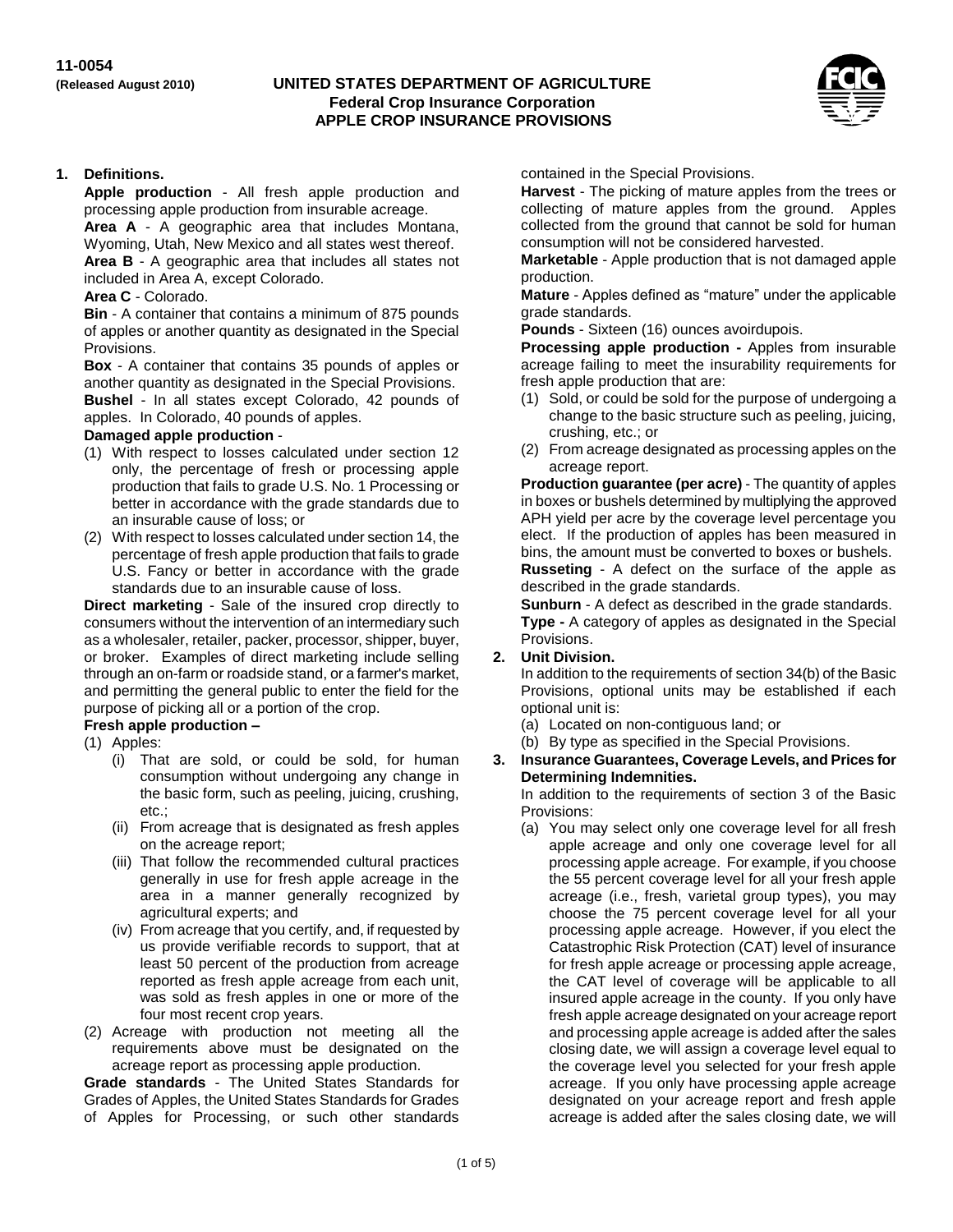assign a coverage level equal to the coverage level you selected for your processing apple acreage.

- (b) You may select only one price election for all the apples in the county insured under this policy unless the Special Provisions provide different price elections by type, in which case you may select one price election for each apple type designated in the Special Provisions. The price elections you choose for each type must have the same percentage relationship to the maximum price offered by us for each type. For example, if you choose 100 percent of the maximum price election for one type, you must also choose 100 percent of the maximum price election for all other types.
- (c) You must report, by the production reporting date designated in section 3 of the Basic Provisions, by type, if applicable:
	- (1) Any event or action that could impact the yield potential of the insured crop including interplanted perennial crop, removal of trees, any damage, change in practices, or any other circumstance that may reduce the expected yield upon which the insurance guarantee is based, and the number of affected acres;
	- (2) The number of bearing trees on insurable and uninsurable acreage;
	- (3) The age of the trees and the planting pattern; and
	- (4) For the first year of insurance for acreage interplanted with another perennial crop, and any time the planting pattern of such acreage has changed:
		- (i) The age and type of the interplanted crop, if applicable;
		- (ii) The planting pattern; and
		- (iii) Any other information that we request in order to establish your approved yield.
- (d) We will reduce the yield used to establish your production guarantee, as necessary, based on our estimate of the effect of any situation listed in sections  $3(c)(1)$  through  $(c)(4)$ . If the situation occurred:
	- (1) Before the beginning of the insurance period, the yield used to establish your production guarantee will be reduced for the current crop year regardless of whether the situation was due to an insured or uninsured cause of loss. If you fail to notify us of any circumstance that may reduce your yields from previous levels, we will reduce the yield used to establish your production guarantee at any time we become aware of the circumstance;
	- (2) Or may occur after the beginning of the insurance period and you notify us by the production reporting date, the yield used to establish your production guarantee will be reduced for the current crop year only if the potential reduction in the yield used to establish your production guarantee is due to an uninsured cause of loss; or
	- (3) Or may occur after the beginning of the insurance period and you fail to notify us by the production reporting date, production lost due to uninsured causes equal to the amount of the reduction in the yield used to establish your production guarantee will be applied in determining any indemnity (see

section  $12(c)(1)(ii)$ . We will reduce the yield used to establish your production guarantee for the subsequent crop year.

### **4. Contract Changes.**

In accordance with section 4 of the Basic Provisions, the contract change date is October 31 preceding the cancellation date for California and August 31 preceding the cancellation date for all other states.

### **5. Cancellation and Termination Dates.**

- (a) In accordance with section 2 of the Basic Provisions, the cancellation and termination dates are January 31 in California and November 20 in all other states.
- (b) If, in accordance with the terms of the policy, your apple policy is canceled or terminated by us for any crop year after insurance attached for that crop year, but on or before the cancellation and termination dates, whichever is later, insurance will be considered not to have attached for that crop year and no premium, administrative fee, or indemnity will be due for such crop year.
- (c) We may not cancel your policy when an insured cause of loss has occurred after insurance attached, but prior to the cancellation date. However, your policy can be terminated if a cause for termination contained in sections 2 or 27 of the Basic Provisions exists.

# **6. Report of Acreage.**

In addition to the requirements contained in section 6 of the Basic Provisions, you must report and designate all acreage by type by the acreage reporting date. Any acreage not qualifying for fresh apple production is not eligible for the Optional Coverage for Fresh Fruit Quality Adjustment option contained in section 14 of these Crop Provisions. If you designate fresh apple acreage on the acreage report, you are certifying at least 50 percent of the production from acreage reported as fresh apple acreage, by unit, was sold as fresh apples in one or more of the four most recent crop years in accordance with the definition of "fresh apple production" and that you have the records to support such production.

# **7. Insured Crop.**

In accordance with section 8 of the Basic Provisions, the crop insured will be all apples in the county for which a premium rate is provided by the actuarial table:

- (a) In which you have a share;
- (b) That are grown on tree varieties that are adapted to the area and have, in at least one of the previous four years, produced:
	- (1) 10 bins of apples per acre in Area A;
	- (2) 150 bushels of apples per acre in Area B; or
	- (3) 200 bushels of apples per acre in Area C;
- (c) That are grown in an orchard that, if inspected, is considered acceptable by us; and
- (d) That are grown for:
	- (1) Fresh apple production; or
	- (2) Processing apple production.

### **8. Insurable Acreage.**

In lieu of the provisions in section 9 of the Basic Provisions that prohibit insurance from attaching to a crop planted with another crop, apples interplanted with another perennial crop are insurable unless we inspect the acreage and determine that it does not meet the requirements contained in your policy.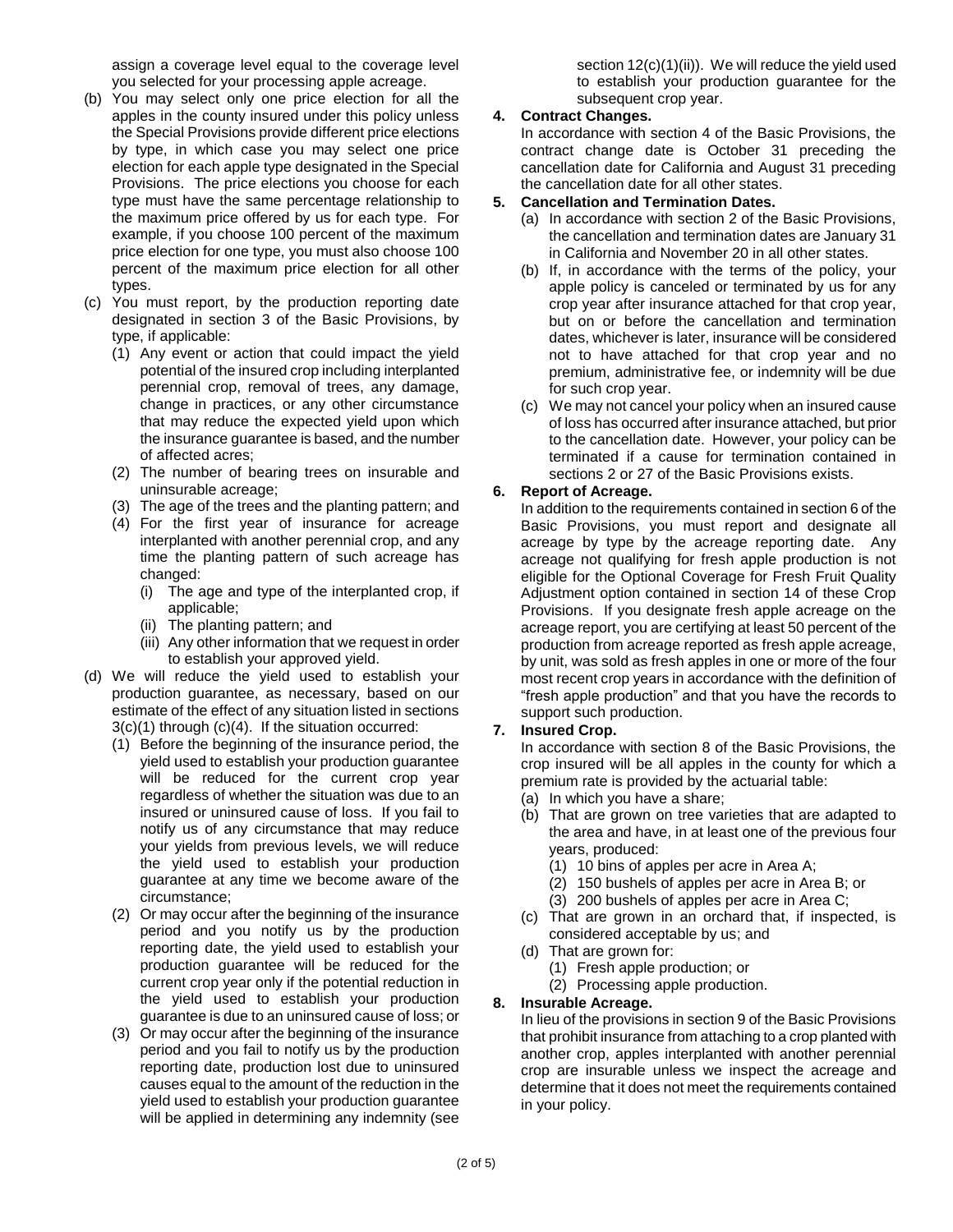# **9. Insurance Period.**

- (a) In accordance with the provisions of section 11 of the Basic Provisions:
	- (1) For the year of application, coverage begins on February 1 of the calendar year the insured crop normally blooms in California and November 21 of the calendar year prior to the calendar year the insured crop normally blooms in all other States. Notwithstanding the previous sentence, if your application is received by us after January 12 but prior to February 1 in California, or after November 1 but prior to November 21 in all other States, insurance will attach on the 20th day after your properly completed application is received in our local office, unless we inspect the acreage during the 20-day period and determine that it does not meet insurability requirements. You must provide any information that we require for the crop or to determine the condition of the apple acreage.
	- (2) For each subsequent crop year that the policy remains continuously in force, coverage begins on the day immediately following the end of the insurance period for the prior crop year. Policy cancellation that results solely from transferring an existing policy to a different insurance provider for a subsequent crop year will not be considered a break in continuous coverage.
	- (3) The calendar date for the end of the insurance period for each crop year is November 5, or such other date as specified in the Special Provisions.
	- (4) Notwithstanding the provisions in this section, coverage will not be considered to have begun for a crop year if the policy is canceled or terminated in accordance with section 5(b).
- (b) In addition to the provisions of section 11 of the Basic Provisions:
	- (1) If you acquire an insurable share in any insurable acreage after coverage begins but on or before the acreage reporting date for the crop year, and after an inspection we consider the acreage acceptable, insurance will be considered to have attached to such acreage on the calendar date for the beginning of the insurance period. There will be no coverage of any insurable interest acquired after the acreage reporting date.
	- (2) If you relinquish your insurable share on any insurable acreage of apples on or before the acreage reporting date for the crop year, insurance will not be considered to have attached to, and no premium or indemnity will be due for such acreage for that crop year unless:
		- (i) A transfer of coverage and right to an indemnity, or a similar form approved by us, is completed by all affected parties;
		- (ii) We are notified by you or the transferee in writing of such transfer on or before the acreage reporting date; and
		- (iii) The transferee is eligible for crop insurance.
	- (3) If you relinquish your insurable share on any insurable acreage of apples after the acreage reporting date for the crop year, insurance coverage will be provided for any loss due to an insurable cause of loss that occurred prior to the

date that you relinquished your insurable share and the whole premium will be due for such acreage for that crop year.

# **10. Causes of Loss.**

- (a) In accordance with the provisions of section 12 of the Basic Provisions, insurance is provided only against the following causes of loss that occur during the insurance period and result in damaged apple production:
	- (1) Adverse weather conditions;
	- (2) Fire unless weeds and other forms of undergrowth have not been controlled or pruning debris has not been removed from the orchard;
	- (3) Insects, but not damage due to insufficient or improper application of pest control measures;
	- (4) Plant disease, but not damage due to insufficient or improper application of disease control measures;
	- (5) Earthquake;
	- (6) Volcanic eruption;
	- (7) Failure of the irrigation water supply, if caused by an insured peril that occurs during the insurance period;
	- (8) Wildlife; and
	- (9) All other natural causes of loss that cannot be prevented, including, but not limited to, hail, wind, excess sun causing sunburn, and frost and freeze causing russeting.
- (b) In addition to the causes of loss excluded in section 12 of the Basic Provisions, we will not insure against damage or loss of production due to your inability to market the apples for any reason other than actual physical damage from an insurable cause specified in this section. For example, we will not pay you an indemnity if you are unable to market due to quarantine, boycott, or refusal of any person to accept production.

# **11. Duties In the Event of Damage or Loss.**

- (a) In accordance with the requirements of section 14 of the Basic Provisions, you must leave representative samples in accordance with our procedures.
- (b) In addition to the requirements of section 14 of the Basic Provisions, the following will apply:
	- (1) You must notify us at least 3 days prior to the date harvest should have started if the crop will not be harvested.
	- (2) You must notify us at least 15 days before any production from any unit will be sold by direct marketing. We will conduct an appraisal that will be used to determine your production to count for production that is sold by direct marketing. If damage occurs after this appraisal, we will conduct an additional appraisal. These appraisals, and any acceptable records provided by you, will be used to determine your production to count. Failure to give timely notice that production will be sold by direct marketing will result in an appraised amount of production to count of not less than the production guarantee per acre if such failure results in our inability to make the required appraisal.
	- (3) If you intend to claim an indemnity on any unit, you must notify us at least 15 days prior to the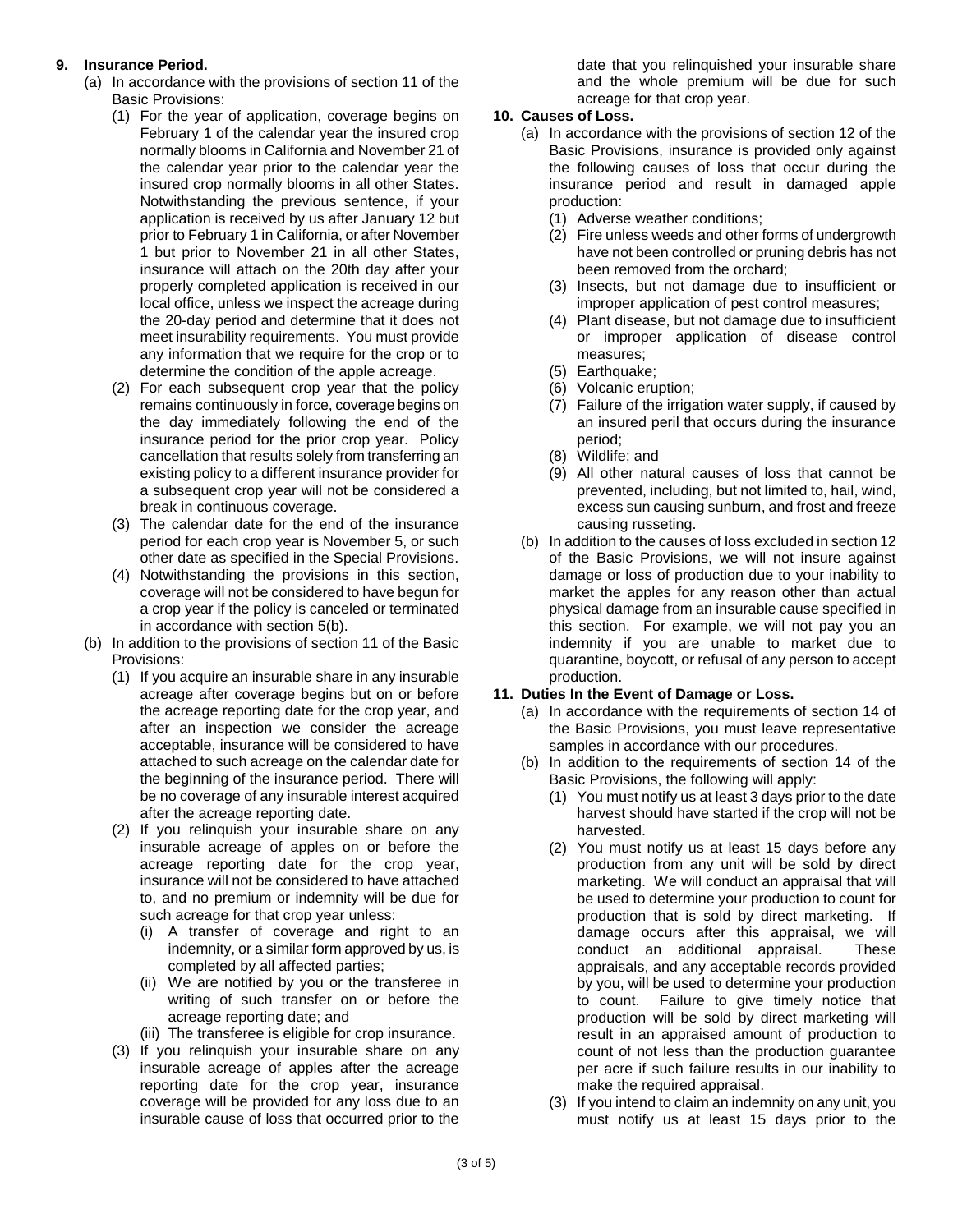beginning of harvest, or immediately if damage is discovered during harvest. You must not sell or dispose of the damaged crop until after we have given you written consent to do so. If you fail to meet the requirements of this section and such failure results in our inability to inspect the damaged production, all such production will be considered undamaged and included as production to count.

# **12. Settlement of Claim.**

- (a) We will determine your loss on a unit basis. In the event you are unable to provide separate acceptable production records:
	- (1) For any optional unit, we will combine all optional units for which such production records were not provided; or
	- (2) For any basic unit, we will allocate any commingled production to such units in proportion to our liability on the harvested acreage for the units.
- (b) In the event of loss or damage covered by this policy, we will settle your claim on any unit by:
	- (1) Multiplying the insured acreage by its respective production guarantee, by type as applicable;
	- (2) Multiplying each result in section 12(b)(1) by the respective price election and by the percent of price election;
	- (3) Totaling the results in section 12(b)(2) if there are more than one type;
	- (4) Multiplying the total production to count (see section 12(c)), for each type as applicable, by the respective price election and by the percent of price election;
	- (5) Totaling the results in section 12(b)(4), if there are more than one type;
	- (6) Subtracting the total in section 12(b)(5) from the total in section 12(b)(3); and
	- (7) Multiplying the result in section 12(b)(6) by your share.

Basic Coverage Example:

You have a 100 percent share in one basic unit with 10 acres of fresh apples and 5 acres of processing apples designated on your acreage report, with a 600 bushel per acre production guarantee for both fresh and processing apples, and you select 100 percent of the price election on a price election of \$9.10 per bushel for fresh apples and \$2.50 per bushel for processing apples. You harvest 5,000 bushels of fresh apples and 1,000 bushels of processing apples, all grading U.S. No. 1 Processing or better. Your indemnity will be calculated as follows:

- (A) 10 acres x 600 bushels =  $6,000$ -bushel production guarantee of fresh apples;  $5$  acres x 600 bushels = 3,000-bushel production guarantee of processing apples;
- (B) 6,000-bushel production guarantee x \$9.10 price election  $x$  100 percent of price election =  $$54,600$ value of production guarantee for fresh apples; 3,000-bushel production guarantee x \$2.50 price election  $x$  100 percent of price election = \$7,500 value of production guarantee for processing apples;
- (C) \$54,600 value of production guarantee for fresh

apples + \$7,500 value of production guarantee for processing apples  $= $62,100.00$  total value of the production guarantee;

(D) 5,000 bushels of fresh apple production to count x \$9.10 price election x 100 percent of price election = \$45,500 value of fresh apple production to count;

1,000 bushels of processing apple production to count x \$2.50 price election x 100 percent of price election  $=$  \$2,500 value of processing apple production to count;

- (E) \$45,500 value of fresh apple production to count + \$2,500 value of processing apple production to count = \$48,000 total value of production to count;
- (F) \$62,100 total value of the production guarantee  $$48,000$  total value of production to count = \$14,100.00 value of loss; and
- (G)  $$14,100$  value of loss x 100 percent share = \$14,100 indemnity payment. [END OF EXAMPLE]
- (c) The total production to count (in boxes or bushels) from all insurable acreage on the unit will include:
	- (1) All appraised production as follows:
		- (i) Not less than the production guarantee per acre for acreage:
			- (A) That is abandoned;
			- (B) That is sold by direct marketing if you fail to meet the requirements contained in section 11;
			- (C) That is damaged solely by uninsured causes; or
			- (D) For which you fail to provide production records that are acceptable to us;
		- (ii) Production lost due to uninsured causes;
		- (iii) Unharvested apple production that would be marketable if harvested; and
		- (iv) Potential marketable apple production on insured acreage that you intend to abandon or no longer care for, if you and we agree on the appraised amount of production. Upon such agreement, the insurance period for that acreage will end. If you do not agree with our appraisal, we may defer the claim only if you agree to continue to care for the crop. We will then make another appraisal when you notify us of further damage or that harvest is general in the area unless you harvested the crop, in which case we will use the harvested production. If you do not continue to care for the crop, our appraisal made prior to deferring the claim will be used to determine the production to count; and
	- (2) All harvested marketable production from the insurable acreage.
- (d) Any apple production not graded or appraised prior to the earlier of the time apples are placed in storage or the date the apples are delivered to a packer, processor, or other handler will not be considered damaged apple production and will be considered production to count.

#### **13. Late and Prevented Planting.**

The late and prevented planting provisions of the Basic Provisions are not applicable.